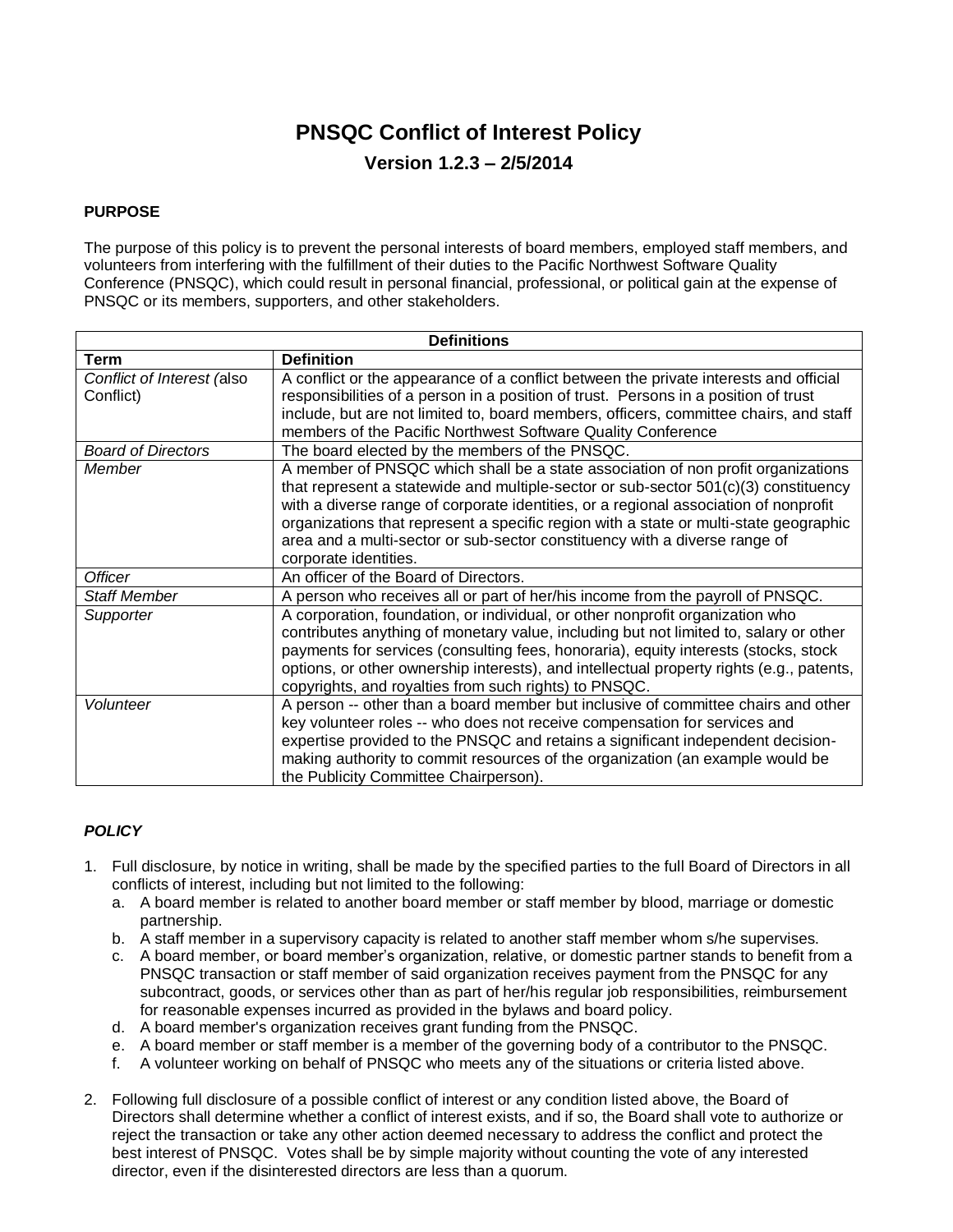- 3. A Board member who is considering employment with PNSQC must take a temporary leave of absence until the position is filled. Such a leave will be taken within the Board member's elected term which will not be extended because of the leave. The Board member who is considering employment with the PNSQC must submit a written request for a temporary leave of absence to the President of the PNSQC (unless it's the President then the request will be made to the Vice President) indicating the time period of the leave. The President/Vice President will then inform the rest of the board of directors of such a request and will bring the request to the Board for action. The request and any action taken shall be reflected in the official minutes of the PNSQC.
- 4. An interested Board member, officer, or staff member shall not vote on or be present for any discussion or debate of the Board of Directors, or of any committee or subcommittee thereof in which the subject of discussion is a contract, transaction, or situation in which there may be a perceived or actual conflict of interest. However, their presence may be requested to provide clarifying information in such a discussion or debate unless objected to by any present board or committee member.
- 5. Anyone in a position to make decisions about spending the resources of the PNSQC (e.g., transactions such as purchases contracts) who also stands to benefit from that decision has a duty to disclose that conflict as soon as it arises (or becomes apparent); s/he shall not participate in any final decisions.
- 6. A copy of this policy shall be given to all Board members, staff members, committee chairs and other key stakeholders upon commencement of such person's relationship with PNSQC or at the official adoption of stated policy. Each board member, officer, staff member, and volunteer shall sign and date the policy at the beginning of her/his term of service or employment. All signed forms are valid in perpetuity of active service to PNSQC until such time as individual circumstances may require further disclosure and an updated, signed conflict of interest form. Failure to sign does not nullify the policy..
- 7. The PNSQC Secretary will file this policy annually and whenever it is amended by the Board of Directors.